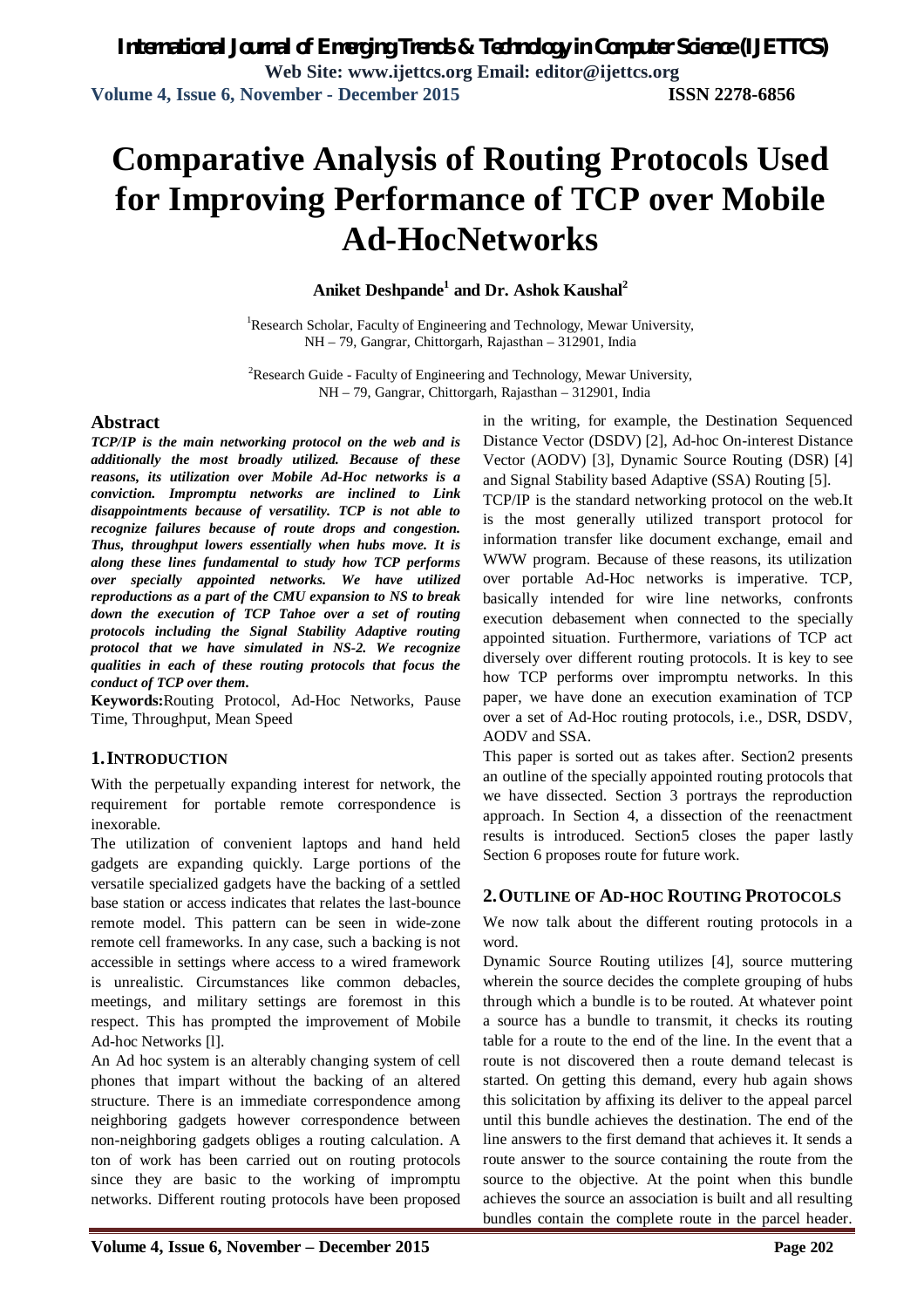# *International Journal of Emerging Trends & Technology in Computer Science (IJETTCS)* **Web Site: www.ijettcs.org Email: editor@ijettcs.org**

## **Volume 4, Issue 6, November - December 2015 ISSN 2278-6856**

No routing data is kept up at the halfway hubs. At the point when the information connection layer at a specific hub experiences a transmission disappointment, it issues a blunder notice to the source and another route hunt is launched.

In Destination Sequenced Distance Vector routing [2], every hub keeps up a routing table wherein the following bounce data for every reachable goal is kept up. Each hub in the system occasionally telecasts its routing table with monotonically expanding grouping numbers. An upgrade is carried out utilizing the Bellman-Ford calculation. A broken connection can be located if no shows have been gotten from the hub for some time. On identification of a broken connection, all courses passing through that bounce are doled out infinity metric.

Specially appointed On-interest Distance Vector routing [3] calculation obtains its remarkable gimmicks from DSR and DSDV. At the point when a source needs a way to the end, it telecasts a route demand message encasing a monotonically expanding telecast id and the last known succession number to that terminus. The route demand is show until it achieves a hub that has a route to the end of the line with the objective arrangement number higher than that encased in the solicitation. A route demand spreading through the system makes the following bounce data for the opposite route to the source. A route answer produced by the objective spreads along the opposite route and creates the forward route data at the halfway hubs. Every hub records just the following bounce for a goal and not the whole route as done in source directing. Routing table data in AODV is confined to the dynamic hubs. A neighbor is viewed as dynamic in the event that it starts or transfers no less than one parcel for the objective inside the latest dynamic timeout period.

Disappointment of a connection can be recognized by means of hi messages or connection layer discovery. At the point when a connection goes down, the upstream hubs are informed of the disappointment that terminus is checked as inaccessible in the routing tables of these hubs.

In Signal Stability based Adaptive routing [5], each hub keeps up a Routing Table wherein the terminus and the following jump data is put away. Alongside this, a Signal Table is likewise kept up where a record of the neighbors is kept and they are delegated unequivocallyalternately feebly joined. This is clone on the premise of occasional connection layer guides got by a hub from its neighbors. The SSA protocol utilizes the strength of connections as a route determination paradigm. At the point when a source has information to send to a terminus, for which there is no entrance in the route cache, it telecasts route seek bundles to its neighbors. The hubs getting these parcels telecast the route seek on the off chance that it is gotten from a strongly associated neighbor and the appeal has not been spread awhile ago. At the point when a host moves out of the scope of its neighbors or close down, the neighbors perceive that the host is inaccessible.

The routing table and the sign table are in like manner adjusted and a route slip bundle is sent to the source. On getting this blunder warning the source launches another route look / search.

## **3 EXPERIMENTAL SETUP**

In this paper, we have recreated the scenario to study the execution of TCP over specially appointed routing protocols. We have done the reenactments in Network Simulator (NS-2) from Lawrence Berkeley National Laboratory (LBNL) with augmentations from the MONARCH Project at Carnegie Mellon University [9].

At the physical layer, the broadened ns utilize a radio proliferation model supporting engendering deferral, Omni-directional receiving wires / antennas, and an imparted media system interface. The IEEE 802.11 Medium Access Protocol is utilized at the Link Layer level. We have broadened ns-2 for displaying the SSA protocol. The inspiration driving this is that SSA is the main protocol among these that considers the security of a course. .

For the execution dissection of the routing protocols we have reenacted a situation of 25 hubs moving in a rectangular topology of 150om x 300m, with every hub having a transmission scope of 250m. All hubs speak with indistinguishable remote radios, which have a data transmission of 2mbps. The reproductions are run for a time of 200 seconds. Every reproduction is run in excess of 50 diverse versatility situations. We have utilized a solitary TCP activity source in every reproduction. The rendition of TCP utilized is TCP Tahoe with quick retransmit [1,2]. The hubs in the simulation move as indicated by the 'arbitrary waypoint' model.

Every situation is portrayed by a stop time that fluctuates arbitrarily between  $0.9 \sim 1.1$  w $\neg$ h ere "p" is the mean stop time quality indicated at the time of the situation record era. Toward the beginning of the recreation, every hub sits tight for a stop time. It then arbitrarily chooses its objective and moves towards this end with a velocity haphazardly lying between 0. 9  $\sim$  1. 1 $\sim$  where "v" is the detailed mean velocity. On arriving at this objective it stops again and rehashes the above system till the end of the recreation. The reproductions are run for mean paces of 2, 6, IO, 15 and 20 m/s and stop times of 0 and 10 seconds (50 situations for each one mean speed and stop time particular).

The measure of information transmitted by a TCP source for every unit time has been picked as our execution metric. Hub versatility is portrayed by the normal hub rate and the normal stop time of the hubs. We screen the above metric as a capacity of mean hub speed and stop time to survey the capacity of a routing protocol to conform to changing hub versatility.

#### **4 REENACTMENT RESULTS**

In Figure 1, 2 and 3, we demonstrate the variety of TCP Tahoe Throughput versus mean rate of hubs for a stop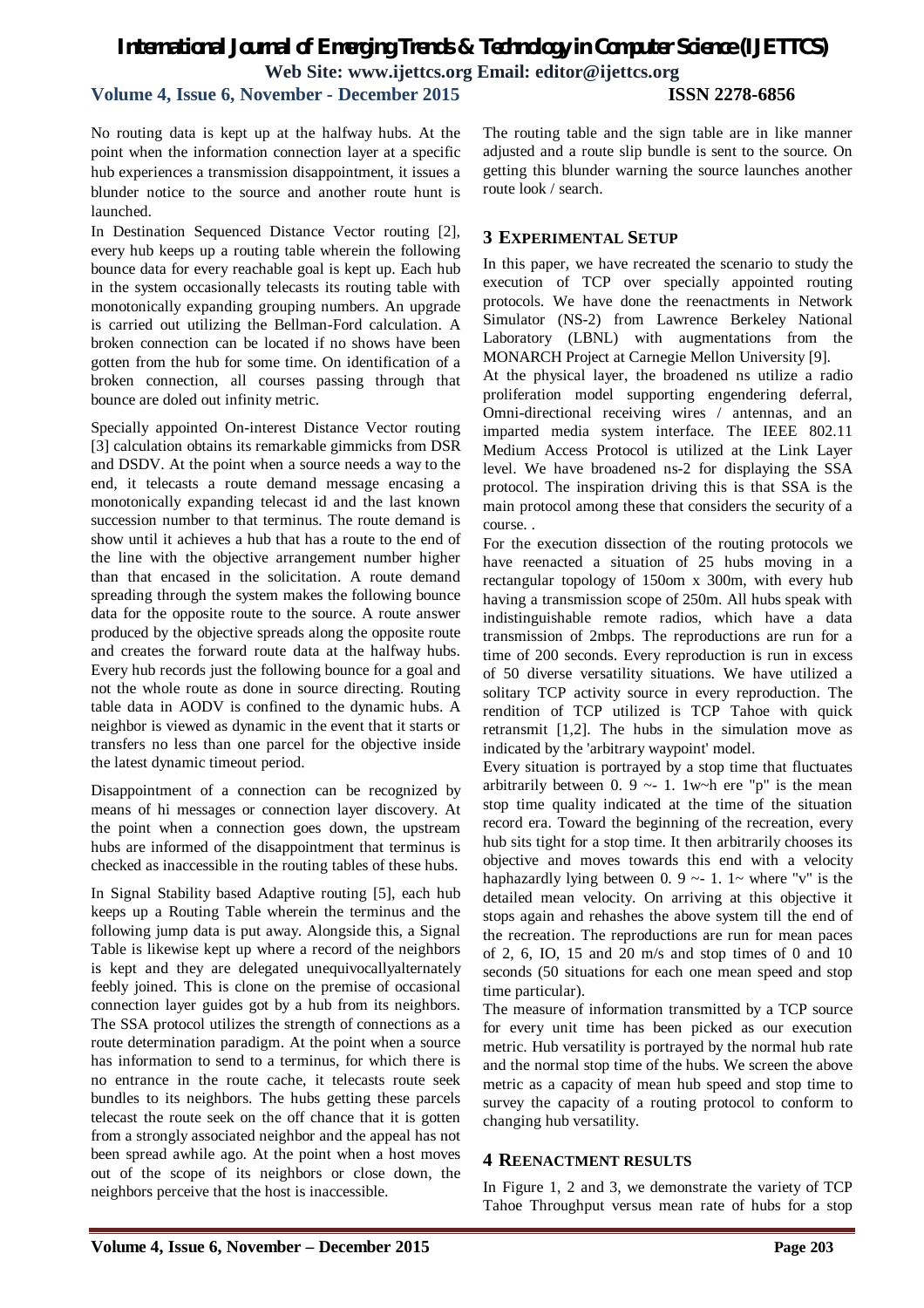## *International Journal of Emerging Trends & Technology in Computer Science (IJETTCS)* **Web Site: www.ijettcs.org Email: editor@ijettcs.org Volume 4, Issue 6, November - December 2015 ISSN 2278-6856**

time of 0, 10 and 20 seconds separately. As can be seen, the throughput diminishes with expanding mean velocity of hubs. Expanding mean rate brings about higher versatility and thus the recurrence of route disappointments increments. Because of route disappointments TCP movement endures bundle misfortunes that are deciphered as indications of clogging and subsequently TCP psychologists its transmission window. In addition, a postponement must be acquired to scan for another course. This results in debasement of the TCP throughput.



**Figure. 1.** TCP Tahoe [Throughput versus Mean Speed]; Pause Time  $= 0$  sec



**Figure. 2.** TCP Tahoe [Throughput versus Mean **Speed];**  Pause Time  $= 10$  sec

DSDV performs the worst among all the protocols. Since DSDV is a table driven protocol, the routing table at every host maintains exhaustive information about the network topology. The adaptation to the dynamically changing network is associated with large routing overheads. An on-demand protocol, on the other hand, searches for a route whenever a need arises for it. Accordingly, all the

on-interest protocols outflank DSDV regardless of the portability rate. DSR has basically no overheads at low speeds on the grounds that it is an on-interest protocol and there are no occasional trades between the hubs.



**Figure. 3.** TCP Tahoe [Throughput versus Mean **Speed];**  Pause Time = 20 sec.

Consequently, at low speeds, DSR beats different protocols (see Figure 1, 2 and 3). DSR keeps up all entrances (dynamic and inert) in its route store. At high mean speeds, the courses in the route cache can run stale with a genuinely high recurrence and incorrect courses may get framed by means of route quests started by the source [8].

Additionally, DSR has no understanding of arrangement numbers and subsequently the staleness of the route store may prompt routing circle structuring. These can prompt debasement of TCP throughput particularly at high mean quick.

In AODV, adequate route cache administration is carried out by means of a store entrance timeout that guarantees that just dynamic courses are kept up in the route cache. This keeps the issue of a stale route passage in the route cache. Additionally, the utilization of arrangement numbers keeps the shaping of routing circles. Henceforth the throughput debasement with expanding mean speed in AODV is genuinely little (see Figure 1, 2 and 3).

The route foundation in SSA is carried out through emphatically associated hosts. SSA picks a route focused around its security. Consequently, the route disappointments at high portability are less regular than some other protocol. Because of this, SSA outflanks DSR, DSDV and AODV (which have no thought for dependability of a course) at high mean velocities. The connection quality appraisal and the utilization of hi messages constitute extra overheads because of which SSA does not perform well at low speeds.

From the results got, we gather that recurrence of route disappointments, routing overhead and defer in route foundation are the key peculiarities that influence TCP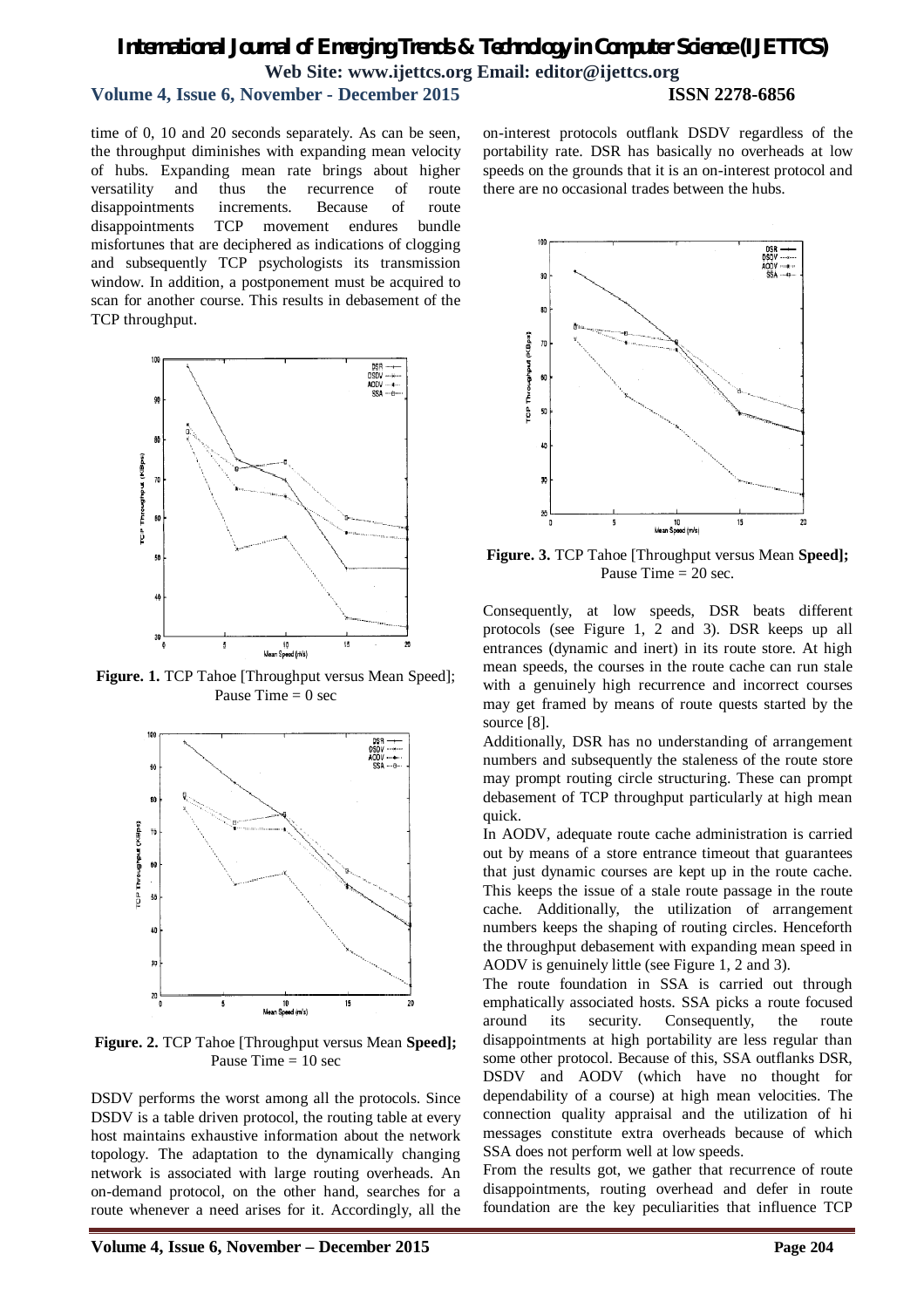## *International Journal of Emerging Trends & Technology in Computer Science (IJETTCS)* **Web Site: www.ijettcs.org Email: editor@ijettcs.org Volume 4, Issue 6, November - December 2015 ISSN 2278-6856**

throughput in a specially appointed system. A past work [9] highlighted the vitality of route length in deciding the execution of TCP. Subsequently, a routing protocol that scans for shorter and stable courses would perform well. DSR, AODV and DSDV incline toward shorter courses while SSA picks stable courses. The dependability of the courses gets to be significantly more pivotal at high portability as can be seen from SSA's execution at high mean paces.



**Figure. 4.** TCP Tahoe [Throughput v/s Mean Speed over DSR with / without cache replies]

There are a few peculiarities of routing protocols that assume a significant part in deciding their execution. The conspicuous one among these is the utilization of route cache in DSR and area security in SSA. We have shifted these gimmicks and dissected the impacts of these on the execution of TCP. In Figure 4, TCP throughput is measured as a capacity of mean velocity of the hubs with DSR as the underlying routing protocol. A correlation of DSR with route answers from cache and without route answers from store is carried out. There is a huge change in the TCP throughput when the route answers from store are crippled (see Figure 4). As noted in the recent past, this is because of the issue of stale sections in the route cache at the transitional hubs. A point-by-point examination of this perception has been exhibited in [8].



**Figure. 5.** TCP Tahoe [Throughput versus click threshold over SSA], [Mean Speed = 6 d s], [Pause Time = 0 sec]

In SSA, each hub arranges its neighbors as "firmly" or "pitifully" associated. This arrangement is carried out on the premise of sign quality data of the bundles got from the neighbors. A click for a neighbor is recorded if in a period quantum a guide has been gotten with a solid sign from the neighboring host. In the event that the quantity of clicks surpasses click-limit esteem then the neighbor is perceived as a firmly associated neighbor. In Figure 5, the TCP throughput is plotted as a capacity of shifting clickedge values with settled mean speed and stop time of the hubs. We find that SSA with area strength performs more awful than without area security. This is on account of area strength puts a much stronger condition on the decision of a route as unequivocally associated. In the event that SSA is not able to discover a solid course, route disclosure takes longer time and thus TCP throughput debases. So area soundness ought to be mindfully utilized as a part of conjunction with SSA protocol.

#### **5 CONCLUSION**

Over the recent years, assortments of routing protocols have been proposed for Mobile Ad-Hoc Networks.

In any case, little work has been carried out to study the execution of TCP activity over these protocols. We have dissected the execution of TCP over these protocols utilizing recreations as a part of ns. We have changed the ns system test system to incorporate the SSA routing protocol. We recreated every protocol in impromptu networks comprising of 25 portable hubs and displayed the results for a scope of hub versatility rates and development speeds.

We have recognized a few gimmicks of routing protocols that influence the TCP performance. We have additionally examined the performance of TCP by fluctuating particular key parameters of some routing protocols. We accept that this is one of the first works that shows an execution-based correlation of TCP over diverse Ad-Hoc routing protocols.

#### **6 SCOPE FOR FUTURE WORK**

We have reenacted an Ad Hoc system for a solitary TCP activity source. We accept that it would be intriguing to see the execution of the routing protocols with numerous activity sources. Since TCP execution is nearly coupled with the steadiness and length of the courses in impromptu networks, more work needs to be carried out to create a routing protocol that mulls over these when picking a course. We expect to do a broad study that consolidates new routing protocols and variations of TCP. **REFERENCES**

- [1]. C. E. Perkins and E. M. Royer. Unrehearsed On-DemandDistance Vector Routing, Proceedings of the second IEEE Workshop on Mobile Computing Networks and Applications, New Orleans, LA, February 1999, pp. 90-100.
- [2]. Charles Perkins and Pravin Bhagwat. Extremely Dynamic Destination- Sequenced Distance Vector